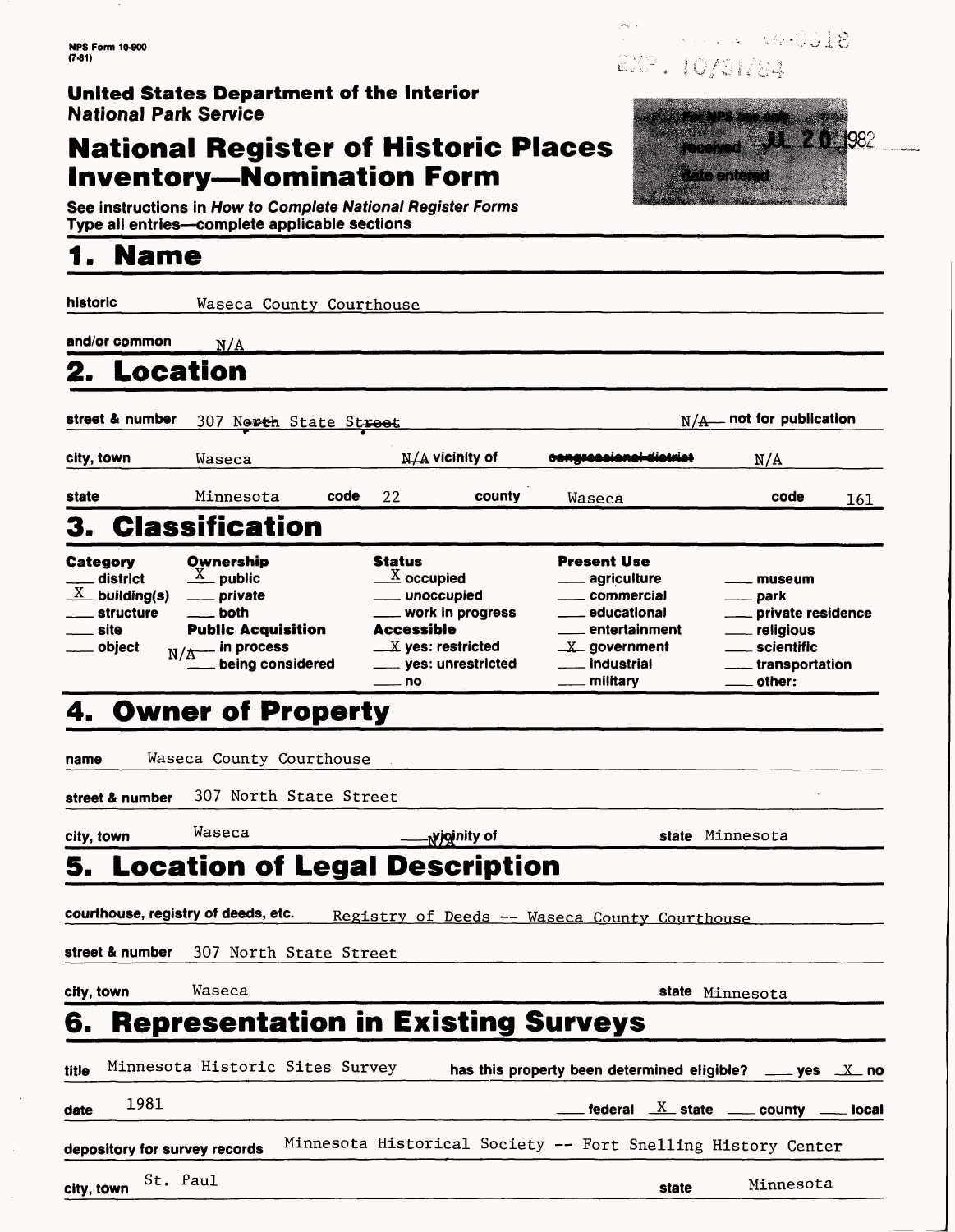### **7. Description**

| <b>Condition</b>                   |                                                                | <b>Check one</b>                                  |
|------------------------------------|----------------------------------------------------------------|---------------------------------------------------|
| ____ excellent<br>$X$ good<br>fair | ____ deteriorated<br><u>__</u> ruins<br><u>__</u> __ unexposed | <u>__</u> __ unaitered<br>$\underline{X}$ altered |

Check one  $\mathbb{X}$  original site moved date

### **Describe the present and original (if known) physical appearance**

The Waseca County Courthouse is located on the northwest corner of the intersection of North State Street and Third Avenue. The masonry building with its clock tower provides a dominant visual focus in the community.

The three-story (with raised basement) Waseca County Courthouse was designed by the Minneapolis architectural firm of Orff and Joraleman and constructed in 1897 by J.D. Carroll, contractor from. St. Paul Park. The modified Richardsonian Romanesque structure is constructed of buff-colored brick with Kasota limestone (Dolomite) highlights. The building design is basically symmetrical with an arcaded logia front entrance supported by two granite pillars. Above the entrance is balustraded terrace. There are three square corner towers with pyramidal roofs and spires, all of the same height. The bell tower on the southeast corner has stone quoins, and rises a full story above the building. There is a clock on each side of the tower. The roof is also pyramidial with a flagpole, and parapets are centered above each clock. There is a cornerstone inscribed with the date "1897" in the southeast corner above the foundation.

The building has a gabled north/south roof, the eastern roofline punctuated with a buttressed dormer centered over rectilinear transomed windows. There are corbelled cornices. Groupings of rectilinear windows appear on the raised basement, first, and second levels. The second story windows all have transoms. On third floor of the bell tower and gabled ends are treatments of semi-circular arched windows. The south and north facades exhibit a two-and-one-half-story rounded bay. Seven bands of Kasota limestone reinforce the rectilinear arrangement of windows as well as highlight the arches, parapets and roofline. Glass block and brick have been used to fill some of the second and third floor windows.

In 1976 a two-story brick and limestone addition was attached to the north side of the courthouse allowing for office expansion and handicapped accessibility. The addition was designed by the Architectural Design Group of Rochester, MN. The treatment of the addition is in harmony with the original structure. A west entry of Kasota limestone has also been added. The interior retains original wainscoting, oak woodwork, tiled fireplaces, furniture, etched glass, paneled doors and marble floors, counters, and sinks.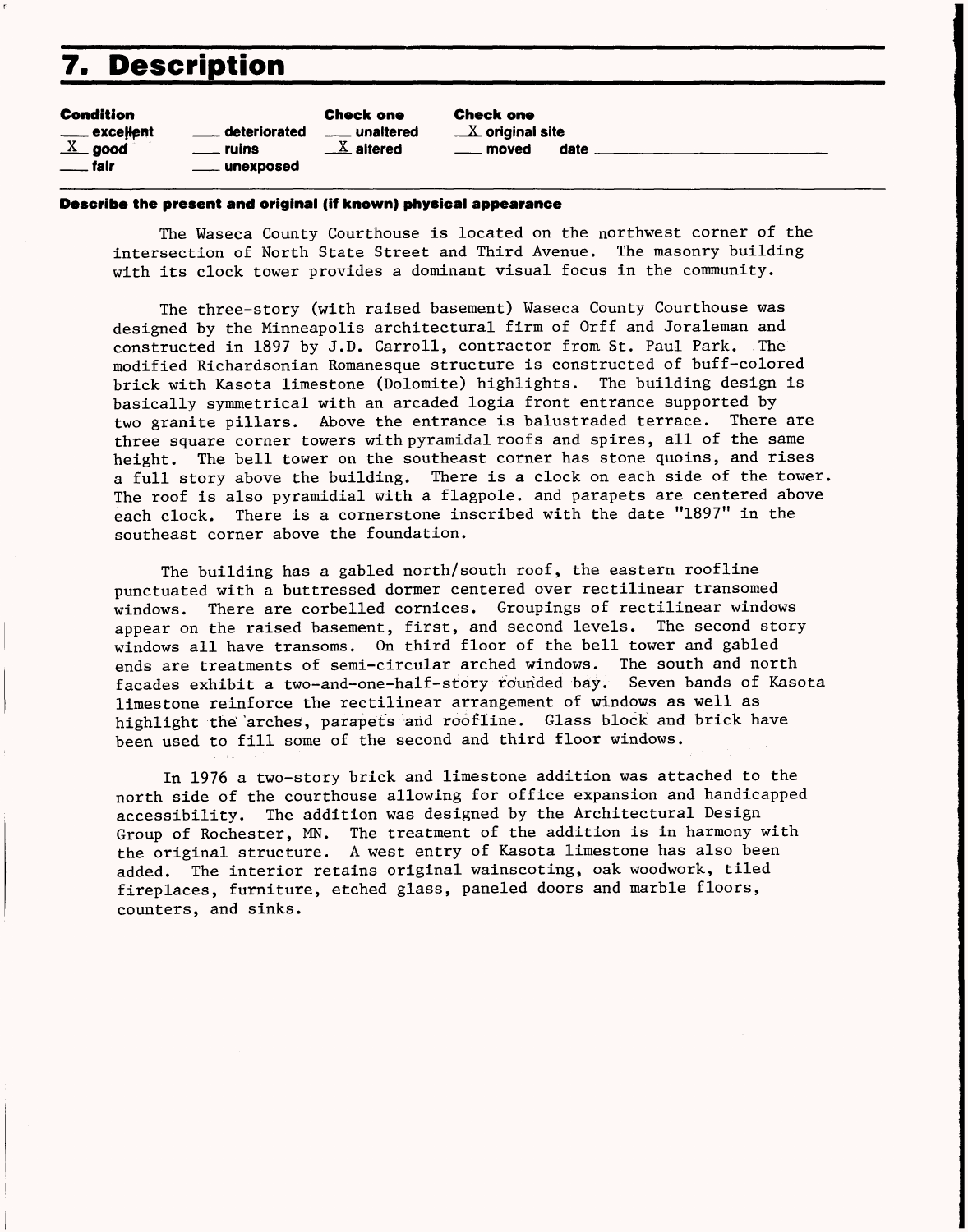# **8. Significance**

| <b>Period</b><br>____ prehistoric<br>$-1400 - 1499$<br>$\frac{1}{2}$ 1500-1599<br>$-1600 - 1699$<br>$\frac{X}{X}$ 1700-1799<br>$\frac{1}{2}$ 1900- | Areas of Significance-Check and justify below<br>archeology-prehistoric _____ community planning<br>___ archeology-historic<br><u>__</u> ___ agriculture<br>$X$ architecture<br>$\equiv$ art<br>_____ commerce<br><u>__</u> __ communications | conservation<br><u>__</u> economics<br><u>__</u> __ education<br>____ engineering<br>exploration/settlement ___ philosophy<br>___ industry<br><u>__</u> invention | landscape architecture ____ religion<br><b>Example 1</b> aw<br><u>___</u> _ literature<br><u>_</u> __ military<br><u>_</u> __ music<br>$X$ politics/government | <u>__</u> __ science<br>_____ sculpture<br>$\rule{1em}{0.15mm}$ social/<br>humanitarian<br><u>__</u> __ theater<br>____ transportation<br>___ other (specify) |
|----------------------------------------------------------------------------------------------------------------------------------------------------|-----------------------------------------------------------------------------------------------------------------------------------------------------------------------------------------------------------------------------------------------|-------------------------------------------------------------------------------------------------------------------------------------------------------------------|----------------------------------------------------------------------------------------------------------------------------------------------------------------|---------------------------------------------------------------------------------------------------------------------------------------------------------------|
| <b>Specific dates</b>                                                                                                                              | 1897                                                                                                                                                                                                                                          |                                                                                                                                                                   | Builder/Architect Orff & Joralemon, Mpls.                                                                                                                      | (Architect)                                                                                                                                                   |

 $\label{eq:1} \hat{\gamma}_1(\hat{\sigma}) = \gamma_{11} \gamma_{12} \gamma_{13} + \gamma_{11} \gamma_{12} \gamma_{13} \gamma_{14}$ 

**Statement of Significance (in one paragraph)** J.D. Carroll, St. Paul Park (Builder)

The Waseca County Courthouse is significant as the seat of county government and as the best representative of the role county government has played in the development of the city of Waseca. In 1857, when the county was first organized, the county seat was at Wilton, Minnesota.

Controversy over the location of the county seat developed after the decision of the Winona & St. Peter Railroad to chart its course four miles north of Wilton, through the hitherto non-existent town of Waseca. Discussion began as early as 1868 to remove the county seat from Wilton to Waseca. In 1870 Major W.C. Young, Waseca county's state representative, introduced two bills to the legislature: 1) to allow Waseca County to put the question of the removal of the county seat to a vote of county residents, and 2) to authorize the city of Waseca to raise bonds for the construction of a new courthouse to give the county if the county seat should be removed to that site. The bills were successful and the vote to remove the courthouse to Waseca was successful. Most of the records and furniture were transported the night of the election, opening for business in the newly constructed courthouse in Waseca the day after the election.

The present courthouse, built in 1897, is located on the north end of State Street, the main north/south commercial artery of Waseca. The scale and attention to design for courthouses of the period mark this building as a prominent local landmark.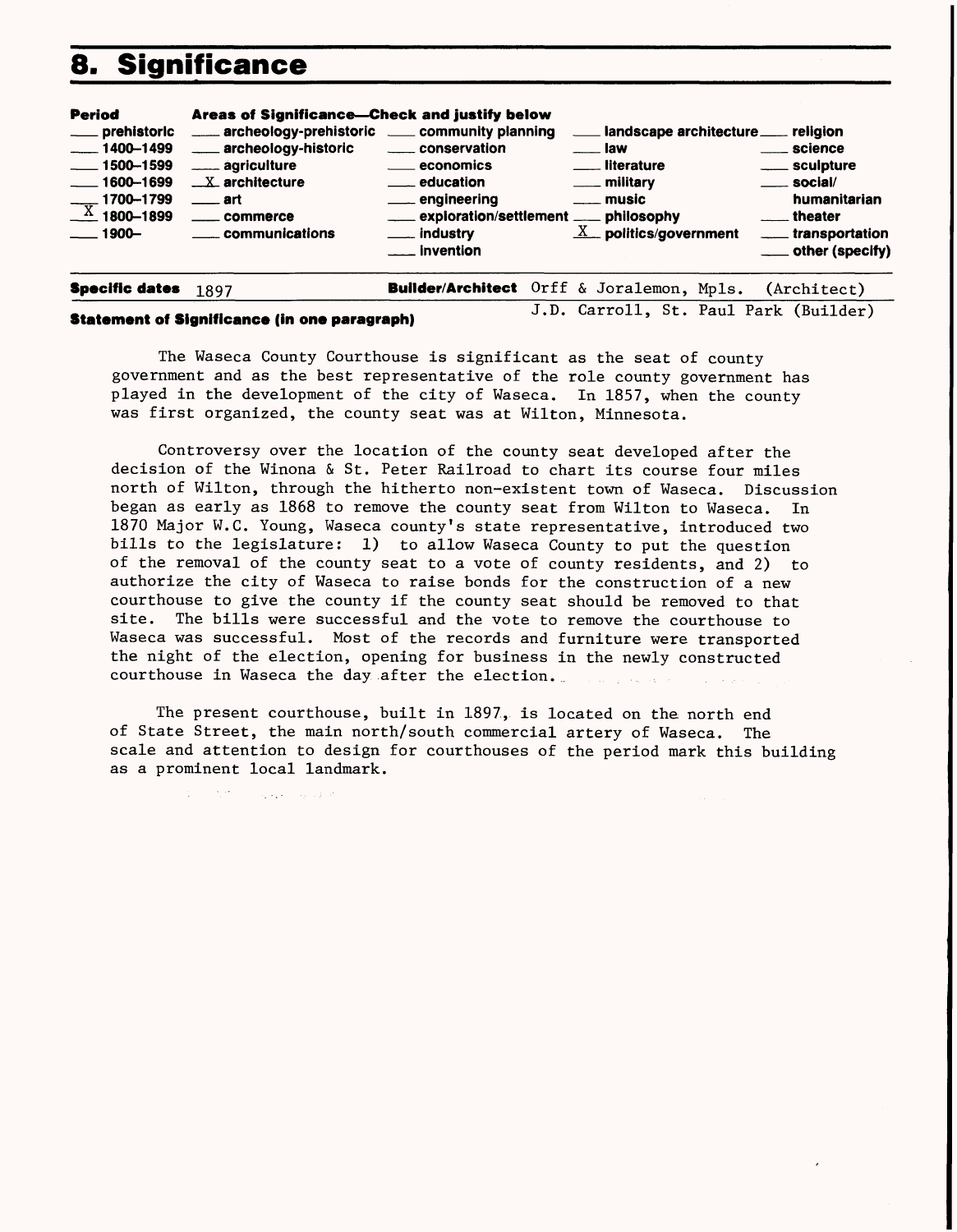# **9. Major Bibliographical References\_\_\_\_\_\_\_\_\_**

Child, James E. Child's History of Waseca County, Whitney & Luers, Publ., Owatonna, MN., 1905.

History of Steele & Waseca Counties, Minnesota, Union Publ. Co., Chicago, 1887.

≂

# **10. Geographical Data**

| Acreage of nominated property <u>less than 1 acre</u>                                                                                                                                                                                                                                                                               |                                      |  |  |  |  |  |
|-------------------------------------------------------------------------------------------------------------------------------------------------------------------------------------------------------------------------------------------------------------------------------------------------------------------------------------|--------------------------------------|--|--|--|--|--|
| Quadrangie name Maseca Quad. Minn.-Waseca Co.                                                                                                                                                                                                                                                                                       | Quadrangle scale _______7.5          |  |  |  |  |  |
| <b>UMT References</b>                                                                                                                                                                                                                                                                                                               |                                      |  |  |  |  |  |
| в<br>4519360<br>$\mathbf{1}$<br><u>  4   8   8   0   6   5   0  </u><br><b>Easting</b><br><b>Northing</b><br>Zone                                                                                                                                                                                                                   | Easting<br><b>Northing</b><br>Zone   |  |  |  |  |  |
| c<br>D                                                                                                                                                                                                                                                                                                                              |                                      |  |  |  |  |  |
| F<br>Ε                                                                                                                                                                                                                                                                                                                              |                                      |  |  |  |  |  |
| G<br>н                                                                                                                                                                                                                                                                                                                              |                                      |  |  |  |  |  |
|                                                                                                                                                                                                                                                                                                                                     |                                      |  |  |  |  |  |
| Verbal boundary description and justification                                                                                                                                                                                                                                                                                       |                                      |  |  |  |  |  |
| See continuation sheet - page $1$                                                                                                                                                                                                                                                                                                   |                                      |  |  |  |  |  |
|                                                                                                                                                                                                                                                                                                                                     | $\sigma \rightarrow \infty$<br>1 Jul |  |  |  |  |  |
|                                                                                                                                                                                                                                                                                                                                     |                                      |  |  |  |  |  |
| List all states and counties for properties overlapping state or county boundaries                                                                                                                                                                                                                                                  |                                      |  |  |  |  |  |
| code<br>state<br>N/A<br>$N/A$ county                                                                                                                                                                                                                                                                                                | N/A<br>N/A<br>code                   |  |  |  |  |  |
| N/A<br>$N/A$ county<br>code<br>state                                                                                                                                                                                                                                                                                                | N/A<br>N/A<br>code                   |  |  |  |  |  |
|                                                                                                                                                                                                                                                                                                                                     |                                      |  |  |  |  |  |
| <b>Form Prepared By</b>                                                                                                                                                                                                                                                                                                             |                                      |  |  |  |  |  |
| Peggy Korsmo-Kennon, Director; Jan Brown, Curator<br>name/title                                                                                                                                                                                                                                                                     |                                      |  |  |  |  |  |
| Waseca County Historical Society<br>organization                                                                                                                                                                                                                                                                                    | May 1, 1982<br>date                  |  |  |  |  |  |
| P.O. Box 314<br>street & number                                                                                                                                                                                                                                                                                                     | 507-835-7700<br>telephone            |  |  |  |  |  |
| city or town<br>Waseca                                                                                                                                                                                                                                                                                                              | Minnesota 56093<br>state :           |  |  |  |  |  |
|                                                                                                                                                                                                                                                                                                                                     |                                      |  |  |  |  |  |
| 2. State Historic Preservation Officer Certification                                                                                                                                                                                                                                                                                |                                      |  |  |  |  |  |
| The evaluated significance of this property within the state is:                                                                                                                                                                                                                                                                    |                                      |  |  |  |  |  |
| $X$ state<br>local<br>national                                                                                                                                                                                                                                                                                                      |                                      |  |  |  |  |  |
| As the designated State Historic Preservation Officer for the National Historic Preservation Act of 1966 (Public Law 89-<br>665), I hereby nominate this property for inclusion in the National Register and certify that it has been evaluated<br>according to the criteria and procedures set forth by the National Park Service, |                                      |  |  |  |  |  |
| <u>issell</u><br><b>State Historic Preservation Officer signature</b>                                                                                                                                                                                                                                                               |                                      |  |  |  |  |  |
| Russell W. Fridley<br>State Historic Preservation Officer<br>title                                                                                                                                                                                                                                                                  | date                                 |  |  |  |  |  |
|                                                                                                                                                                                                                                                                                                                                     |                                      |  |  |  |  |  |
| For NPS use only<br>I hereby certify that this property is included in the National Register                                                                                                                                                                                                                                        |                                      |  |  |  |  |  |
| novem-<br>date                                                                                                                                                                                                                                                                                                                      |                                      |  |  |  |  |  |
| Keeper of the National Register                                                                                                                                                                                                                                                                                                     |                                      |  |  |  |  |  |
| Clellan<br>Attest:                                                                                                                                                                                                                                                                                                                  | date                                 |  |  |  |  |  |
| Chief of Registration                                                                                                                                                                                                                                                                                                               |                                      |  |  |  |  |  |